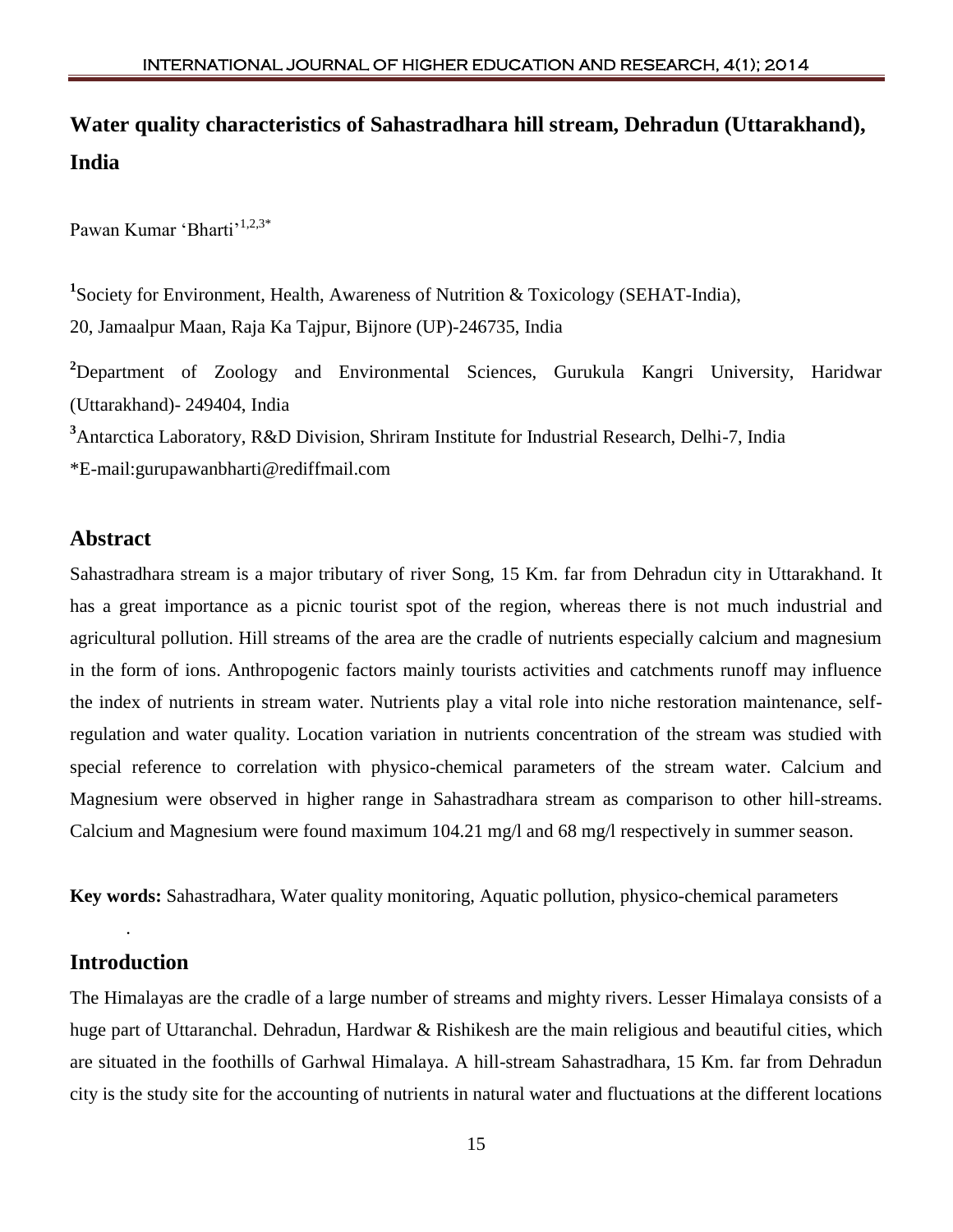along with the stream. Adequate understanding of the Himalayan proglacial streams is extremely important for the development of a realistic program for utilizing the potential of water that exist in the form of snow and ice in the area (Malik and Bharti, 2005a).

Water quality characteristic of aquatic environment arise from a multitude of physical, biological and chemical interactions. The water bodies, lakes, rivers, dams and estuaries are continuously subject to a dynamic state of change with respect to the geological age and geochemical characteristics. This is demonstrated by continuous circulation, transformation and accumulation of energy and matter through the medium of living thing and their activities (Bharti, 2004; Bharti, 2012a; Bharti and Malik, 2005a).

The dynamic balance in the aquatic ecosystem is upset by human activities, resulting in pollution which meter, is manifested dramatically as fish kill, offensive taste, odour, colour and unchecked aquatic weeds. The over production of higher tropic levels biomass and the subsequent decay of dead plants could lead to oxygen depletion, death of aquatic organisms and development of anaerobic zone where bacteria action produce foul odours and bad tastes (Bharti, 2012b; Bharti, 2008; Bharti and Malik, 2005b).

Water quality includes all physical, chemical and biological factor that influence the beneficial use of water, Lotic habitats are those exiting in relatively fast running streams, springs, river and brooks. The lakes represent lentic habitats; marshes and swamps represent ponds and wetland. The above classification of fresh water environment is based on currents and ratio of the depth of surface area (Malik and Bharti, 2005b).

The biotic community in the streams and rivers is quite different from that in the ponds, lakes and other stagnant water bodies. The differences in the community are largely due to differences in the physical and chemical conditions of their environments. The physiological changes, adaptations and other characteristics are also entirely different (Malik and Bharti, 2007).

Previously, the adequate research work was also carried out on various aspects of Sahastradhara stream viz. nutrient dynamics (Malik and Bharti, 2005a), Plankton diversity (Malik and Bharti, 2005b), Primary productivity (Malik and Bharti, 2005c), aquatic ecology (Malik and Bharti, 2007), fish habitat (Bharti and Malik, 2005b), etc.

The present study reveals to characteristics the general water chemistry, influenced by tourist's activity  $\&$ quarrying of the geologically sedimental environments and to determine the nature and degree of anthropogenic impacts on qualitative & quantitative variations occurred in nutrients in relation to physicochemical parameters of stream water.

16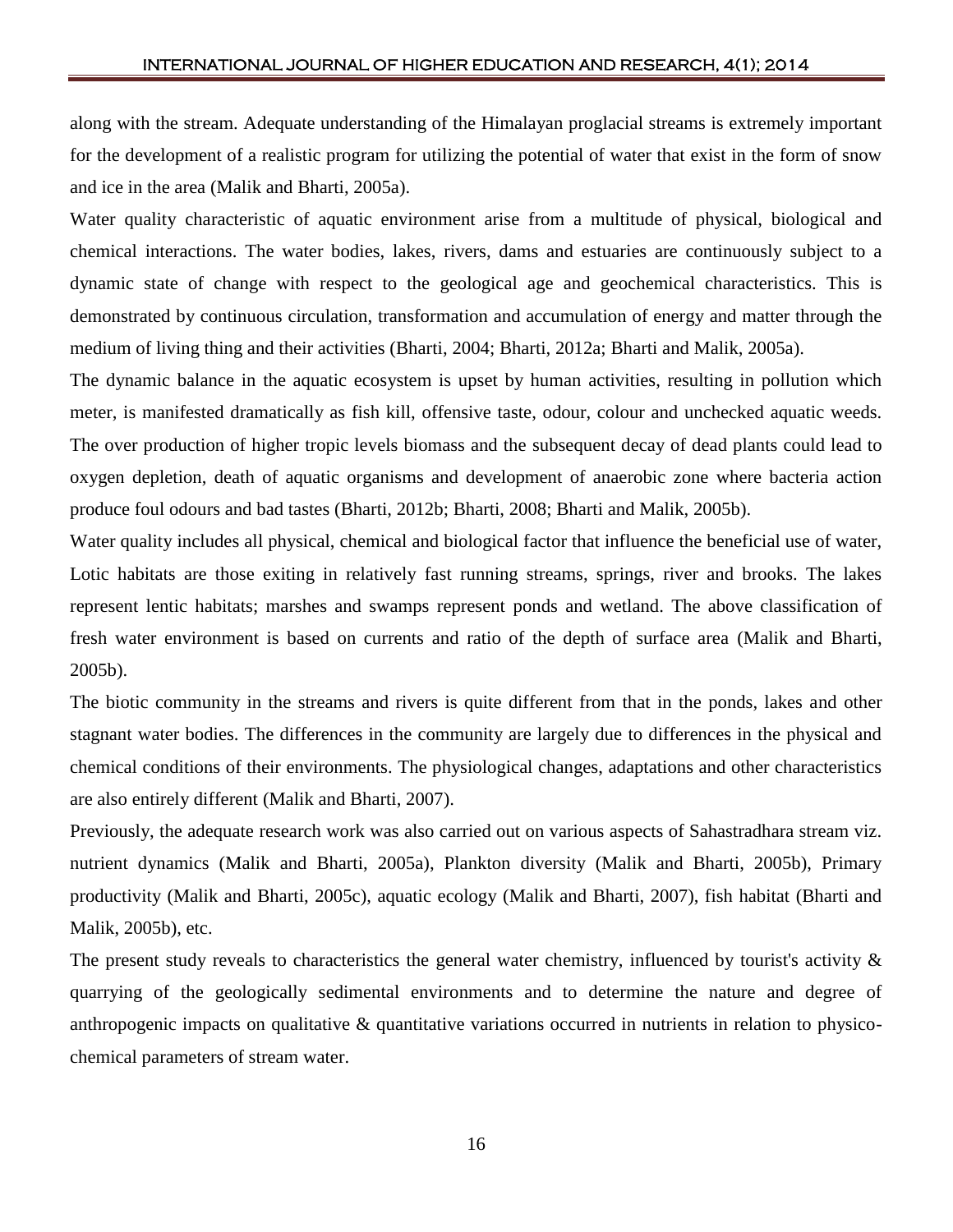#### **Materials and methods**

Water samples were collected monthly from sampling site "Sahastradhara stream" from different sampling stations, Site-I, Site-II, Site-III, Site-IV, and Site-V in morning period 9:00 A. M. to 10:00 A. M. The samples for nutrients and physico-chemical parameters were collected and analyzed by using rinsed borosil glassware, with the help of the procedure described by APHA (1995), Trivedi & Goel (1984).

#### **Results & Discussion**

Sahastradhara stream is flowing through a valley of Dehradun mountain chain in foothills of Shivalik Himalaya, enriched with limestone and lignite rocks, which affect the water quality of stream according to the locations. The concentrations of major elements and related physico-chemical parameters from selected five sites are depicted in tables.

Sahastradhara stream has the spatio-temporal variations of water temperature, which plays a vital role in all physico-biochemical reactions and self-purification power of aquatic system (Badola & Singh, 1981). Higher value of temperature was found 18  $^{\circ}$ C in summer and minimum 12  $^{\circ}$ C in winter season. A direct relationship was established between the water temperature and free carbon dioxide (Hynes, 1970). Turbidity is striking characteristic of the physical status of the water bodies. Although in Sahastradhara stream water is clear because there is no more pollution, siltation was the main source of turbidity in tributaries. Detritus and other non-organic material being added to water mass due to rainfall and tourist activities (Camron, 1996). Maximum turbidity was recorded 7.0 JTU during rainy days and minimum 1.0 JTU in December. The maximum depth of photic zone provides the better biological production for all aquatic organisms.

Total solids were found in the range of 955 mg/l to 1535 mg/l towards summer season, due to the gradual increases in velocity of river which favoured effective sedimentation (Subramanian, 1979). Chemical oxygen demand represents chemically oxidizable organic matter load in water, while biochemical oxygen demand is only biodegradable materials. In the present study high values observed during summer months may be attributed maximum biological activities and high temperature, stimulate the growth of microorganisms (William et al., 1993).

The pH of natural water was controlled in a great extent by the interaction of hydroxyl ions arising from the hydrolysis of bicarbonate (Sharma, 1986). The pH of Sahastradhara stream was recorded slightly alkaline (7.2 - 8.1). Hardness is mainly due to percentage of calcium and magnesium salts of bicarbonates, carbonates, sulphates and chlorides, while the value of alkalinity occured due to presence of bicarbonates.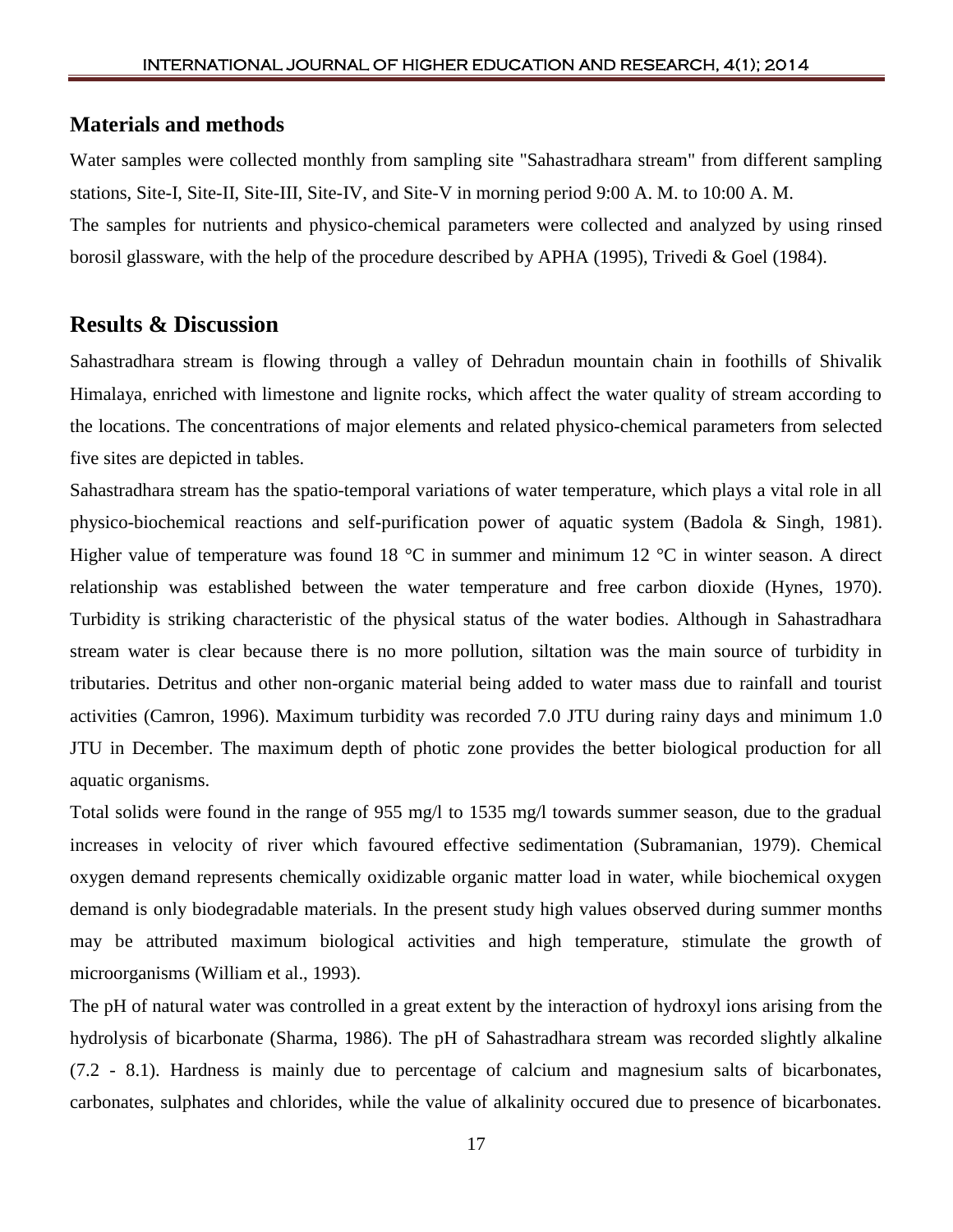The highest concentration of hardness was analyzed 250 mg/l during warm months. A positive relationship between hardness and alkalinity was recorded in river Ganga at Rishikesh (Chopra and Patric, 1994).

Maximum chloride concentration was recorded (17.14 mg/l) in the month of May and minimum in December (11.36 mg/l). Chloride and hardness showed a positive relationship to one another (Chopra and Patric, 1994). Chloride was found in the form of chloride ion, and one of the major inorganic anion present in natural water.

Calcium and magnesium the dominant cations, and these represent the main weathering products, but significant hydro-chemical differences between the five sampling sites associated with the bedrock geology exist (Jenkins et al., 1995) Calcium is one of the essential nutrients, which plays an important role in biological system. Maximum calcium concentration was recorded (104.21 mg/l) in the month of May and minimum in January (77.154 mg/l). Calcium concentrations were found maximum about 7.5% of the total solids present in the stream water. Positive relationship between, calcium and temperature was also reported by Khanna and Singh (2000) in river Suswa, Dehradun. Magnesium is also an essential element but it is toxic at higher concentration. The amount of magnesium in Sahastradhara was found maximum (68.0 mg/l) in the month of April and minimum (45.0 mg/l) in December.

During the summer season nutrients concentration in hill-streams became more. Miller et al.(1997) described the nutrients availability in selected environmental settings of the Potomac River and Cameron, E. M. (1996) showed the similar type of fluctuation in Fraser river of British Columbia. Sodium is one of the most common cation have no adverse effect on human health at lower concentration. Bond, H.W. (1979) described similar nutrients concentration pattern in a stream draining a mountain ecosystem in Utah. Maximum sodium concentration in Sahastradhara was recorded (11.0 mg/l) in the month of May and minimum in January (6.0 mg/l).

Potassium is naturally occurring element, released by the clay minerals, weathering and leaching from growing vegetation and decomposition of organic matter (Berndtsson, 1990). Maximum potassium concentration was recorded (18.0 mg/l) in the month of April and minimum in December (14.0 mg/l). Pande and Mishra (2000) also observed similar results on Sahastradhara hill-stream Dehradun. Relationship between major ions and other physico-chemical parameters are given in the table-4 and percentages of major ions among the total dissolved solids are given in table-5, during the study period. These high concentrations confirm the location of the calcareous formation associated with the Central Himalaya thrust. Similarly, samples from stream draining the slope of Doon valley, exhibit high concentrations of Mg relative to K and Na. Again this can presumably be attributed to local geological features. In general, the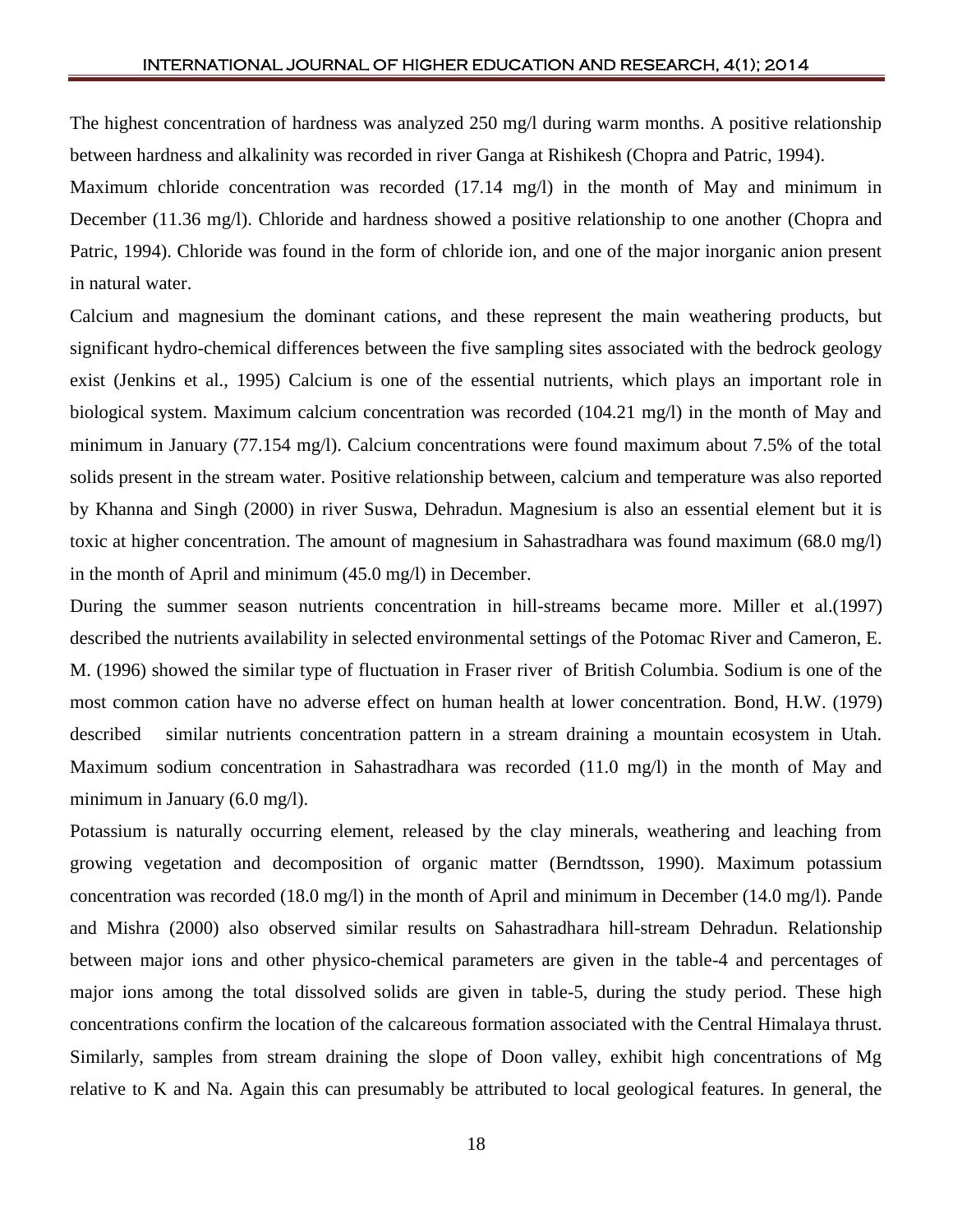stream at site III with high Ca concentrations also exhibit relatively low K concentrations compared to the other sites.

| Parameters                | Site-I           | Site-II           | Site-III          | Site-IV          | Site-V            |
|---------------------------|------------------|-------------------|-------------------|------------------|-------------------|
| Temperature $(^{\circ}C)$ | $15.75 + 1.14$   | $15.37 + 1.63$    | $15.0 + 1.41$     | $15.75 + 1.6$    | $15.75 + 2.277$   |
| Velocity $(m/s)$          | $0.3+0.14$       | $0.9+0.1$         | $0.35 + 0.05$     | $0.8 + 0.02$     | $0.65 + 0.05$     |
| Turbidity (JTU)           | $2.75 + 1.47$    | $3.25 + 1.30$     | $4.5 + 1.15$      | $3.75 + 1.48$    | $4.75 + 1.48$     |
| Total solids (mg/l)       | $1218 + 183.2$   | $1234.2 + 89.8$   | $1277.25 + 122.6$ | $1305.7 + 166.1$ | $1290.75 + 146.1$ |
| $TDS$ (mg/l)              | $1093.25 + 175$  | $1094.25 + 120.5$ | $1140.5+134.6$    | $1189+158.01$    | $1134.25 + 176.1$ |
| $TSS \text{ (mg/l)}$      | $124.75 + 14.39$ | $140.0+28.16$     | $136.75 + 40.95$  | $116.75 + 13.8$  | $156.5 \pm 41.69$ |

### **Table- 1: Physical parameters of water quality of Sahastradhara stream**

**Table- 2: Chemical parameters of water quality of Sahastradhara stream**

| Parameters        | Site-I           | Site-II         | Site-III         | Site-IV         | Site-V            |
|-------------------|------------------|-----------------|------------------|-----------------|-------------------|
| pH                | $7.625 + 0.43$   | $7.6 + 0.28$    | $7.75+0.15$      | $7.75 + 1.66$   | $7.6 + 0.339$     |
| Free $CO2$ (mg/l) | $1.6525+0.39$    | $1.75+0.017$    | $1.825 \pm 0.25$ | $1.74 + 0.09$   | $1.87 + 0.21$     |
| D O (mg/l)        | $8.41 + 1.62$    | $8.46 + 1.18$   | $8.65 \pm 0.95$  | $7.55 + 0.87$   | $7.49 + 1.36$     |
| $BOD$ (mg/l)      | $1.875 + 0.162$  | $1.98 + 0.23$   | $2.25+0.18$      | $2.0+0.14$      | $2.05+0.15$       |
| $COD$ (mg/l)      | $2.55+0.32$      | $2.6 + 0.25$    | $2.9+0.22$       | $2.68 + 0.22$   | $2.7+0.18$        |
| Hardness $(mg/l)$ | $196.25 \pm 8.2$ | $200.0+15.41$   | $222.5+19.2$     | $200.0+18.71$   | $198.75 + 21.02$  |
| Alkalinity (mg/l) | $250.0+134.7$    | $262.5 + 140.8$ | $305+172.1$      | $292.5 + 168.8$ | $317.5 \pm 175.2$ |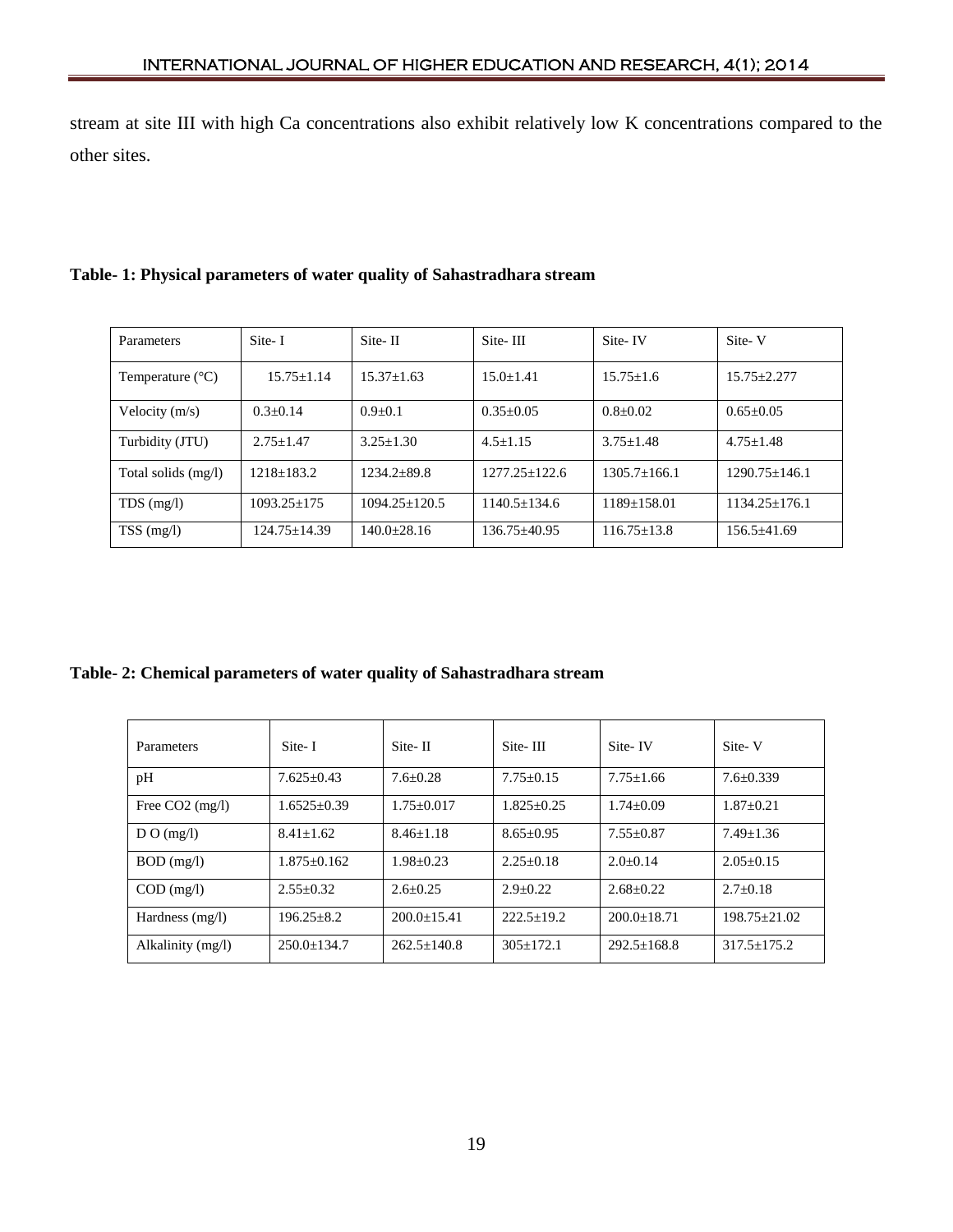| Parameters          | Site-I           | $Site-II$         | Site-III          | Site-IV          | Site-V          |
|---------------------|------------------|-------------------|-------------------|------------------|-----------------|
| Chloride $(mg/l)$   | $12.78 \pm 1.73$ | $13.73 \pm 1.93$  | $15.26 \pm 2.1$   | $13.49 \pm 3.25$ | $11.6 \pm 3.06$ |
| Calcium $(mg/l)$    | $84.67 \pm 3.58$ | $85.67{\pm}4.28$  | $91.68 \pm 10.13$ | 89.18±8.26       | $88.43\pm6.19$  |
| Magnesium<br>(mg/l) | $48.66\pm3.09$   | $57.33\pm3.29$    | $64.66\pm2.36$    | 55.33±2.49       | $51.0 \pm 5.29$ |
| Sodium $(mg/l)$     | $7.375 \pm 0.96$ | $7.725 \pm 0.506$ | $8.75 \pm 0.75$   | $8.87 \pm 1.14$  | $9.25 \pm 1.35$ |
| Potassium<br>(mg/l) | $15.13 \pm 0.74$ | $15.75 \pm 0.901$ | $16.62 \pm 0.65$  | $16.5 \pm 0.79$  | $17.0 \pm 1.35$ |

## **Table- 3: Major elements of Sahastradhara stream water**

## **Table- 4: Correlation between major elements and physico-chemical parameters of Sahastradhara stream water**

| Parameters                    | Chloride   | Calcium    | Magnesium  | Sodium     | Potassium  |
|-------------------------------|------------|------------|------------|------------|------------|
| Temperature ( $\mathcal{C}$ ) | $-0.86097$ | $-0.51833$ | $-0.92056$ | $-0.01186$ | $-0.14275$ |
| Velocity $(m/s)$              | $-0.17595$ | $-0.12077$ | 0.007842   | 0.179873   | 0.225839   |
| Turbidity (JTU)               | 0.012697   | 0.818834   | 0.400371   | 0.92284    | 0.959357   |
| Total solids $(mg/l)$         | $-0.00448$ | 0.788427   | 0.273292   | 0.949891   | 0.906666   |
| T. D. S. $(mg/l)$             | 0.133154   | 0.71132    | 0.25802    | 0.764443   | 0.682478   |
| $T.S.S.$ $(mg/l)$             | $-0.35586$ | 0.096981   | 0.004271   | 0.35689    | 0.46296    |
| $pH$ ( $pH$ unit)             | 0.681329   | 0.761113   | 0.623067   | 0.395679   | 0.345766   |
| Free $CO2$ (mg/l)             | $-0.03224$ | 0.686443   | 0.396104   | 0.833271   | 0.90927    |
| D.O. $(mg/l)$                 | 0.679888   | $-0.12231$ | 0.471533   | $-0.65112$ | $-0.55633$ |
| B. O. D. (mg/l)               | 0.607899   | 0.912138   | 0.845587   | 0.615583   | 0.694262   |
| C. O. D. $(mg/l)$             | 0.595229   | 0.954861   | 0.801927   | 0.654354   | 0.704159   |
| Hardness $(mg/l)$             | 0.814816   | 0.795954   | 0.897315   | 0.312648   | 0.386789   |
| Alkalinity $(mg/l)$           | $-0.04111$ | 0.829565   | 0.331085   | 0.97707    | 0.985243   |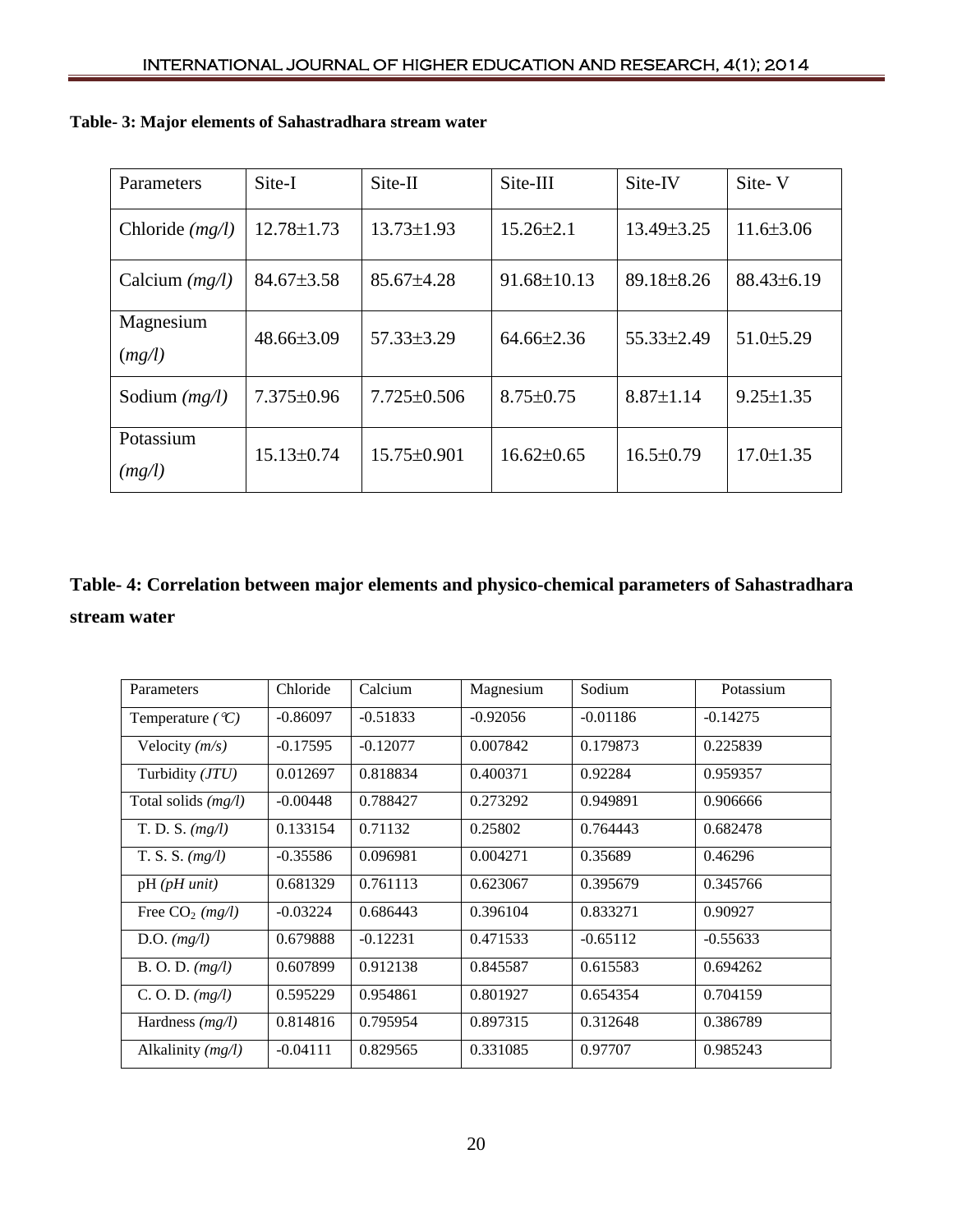**Table- 5: Percentage of different major elements (%) among the total dissolved solids at different location of Sahastradhara stream at Dehradun**

| <b>Variable</b>        | Site-I  | Site-II | Site-III | Site-IV | Site-V  |
|------------------------|---------|---------|----------|---------|---------|
| Total dissolved solids | 100%    | 100%    | 100%     | 100%    | 100%    |
| Chloride               | 1.0492% | 1.1125% | 1.1948%  | 1.0331% | 0.8987% |
| Calcium                | 6.951%  | 6.941%  | 7.178%   | 6.830%  | 6.851%  |
| Magnesium              | 3.995%  | 4.645%  | 5.062%   | 4.238%  | 3.951%  |
| Sodium                 | 0.6055% | 0.6263% | 0.6852%  | 0.6793% | 0.7166% |
| Potassium              | 1.242%  | 1.276%  | 1.301%   | 1.264%  | 1.317%  |



**Fig.-1: Percent composition of major elements among total dissolved solids in Sahastradhara water**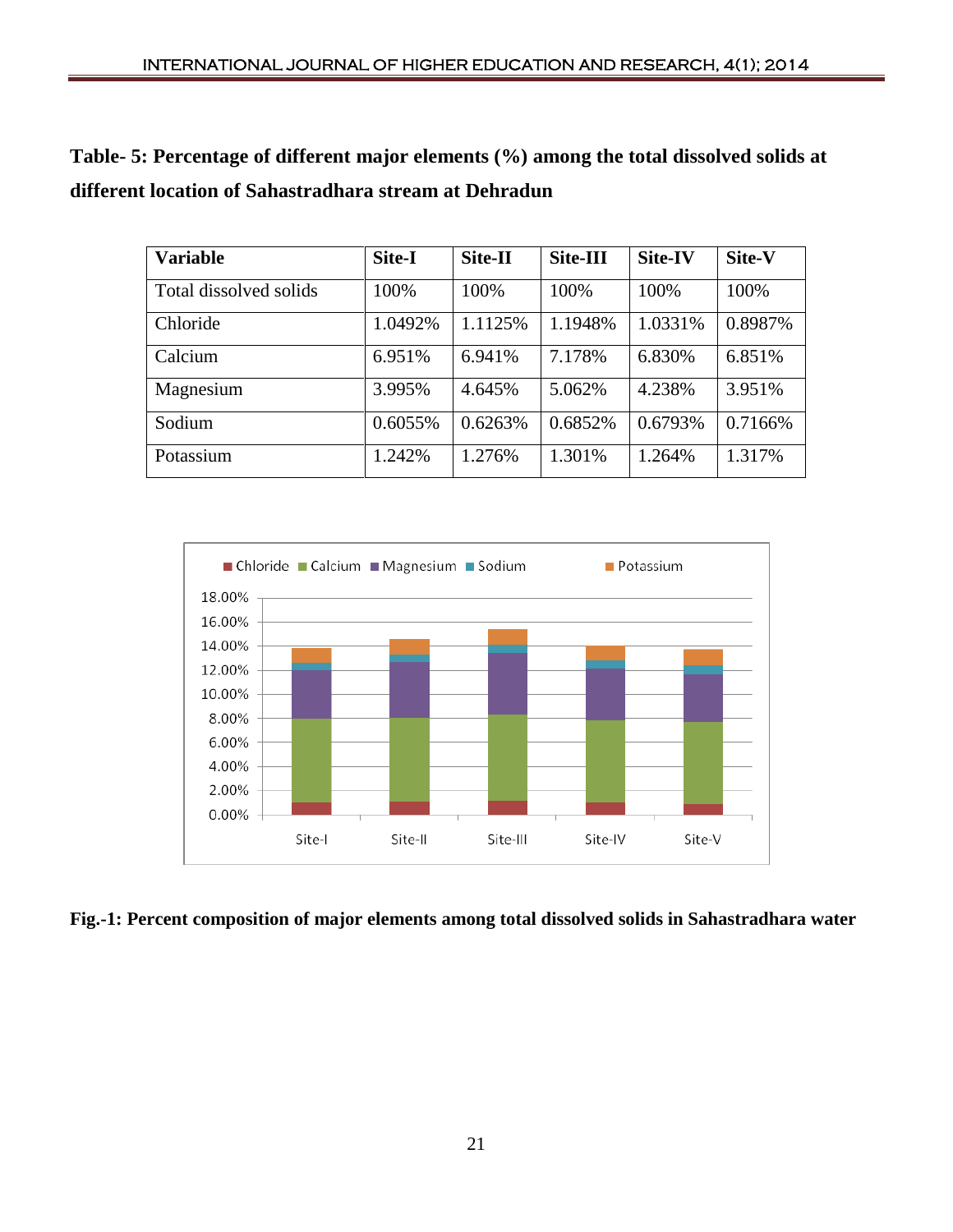

**Fig.-2: Percent composition of major elements among total dissolved solids at Sahastradhara site-I**



**Fig.-3: Percent composition of major elements among total dissolved solids at Sahastradhara site-II**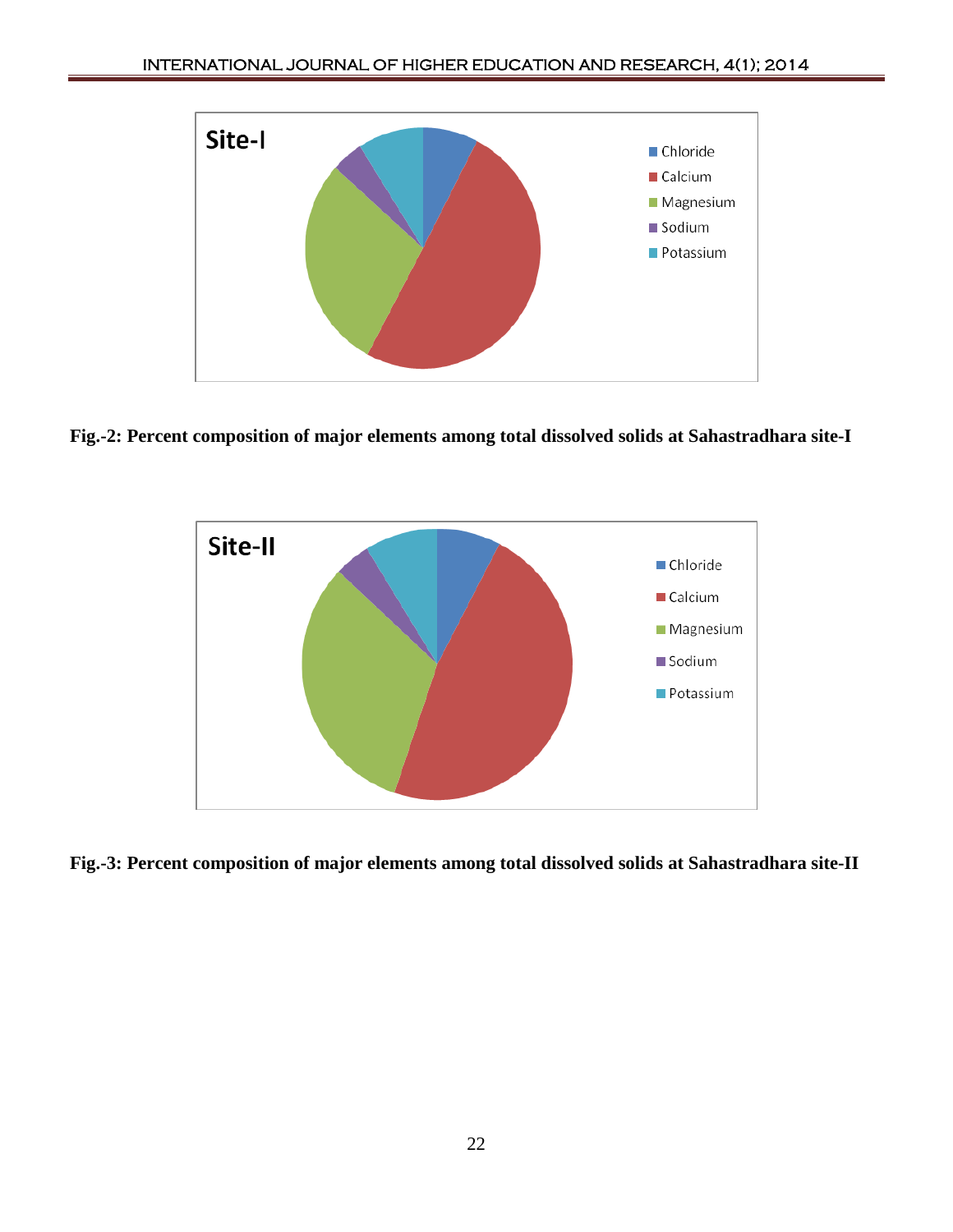

**Fig.-4: Percent composition of major elements among total dissolved solids at Sahastradhara site-III**



**Fig.-5: Percent composition of major elements among total dissolved solids at Sahastradhara site-IV**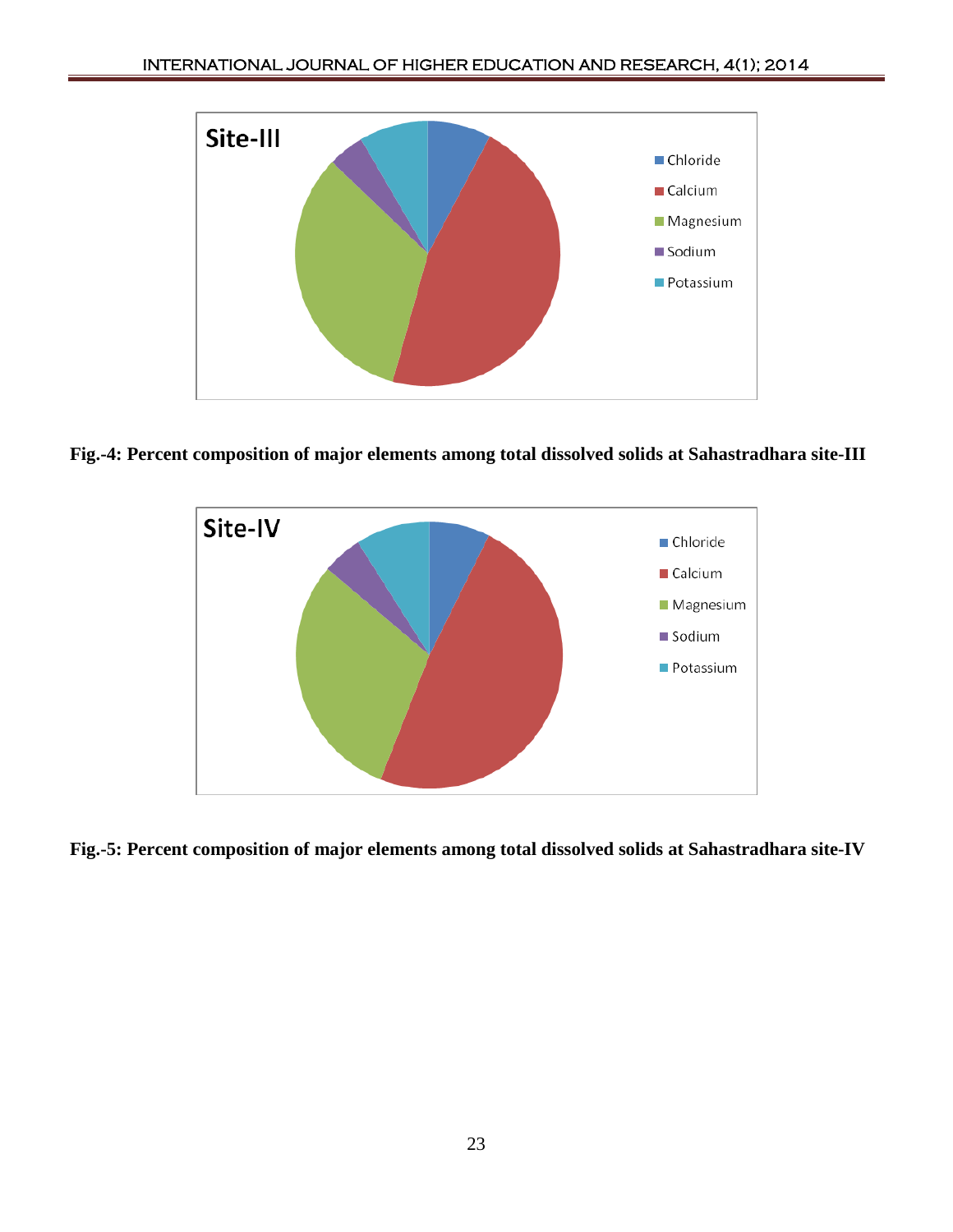

**Fig.-6: Percent composition of major elements among total dissolved solids at Sahastradhara site-V**

#### **Conclusion**

The present results conclude that significant differences in stream water nutrient concentrations exist among different environmental settings within the five subunits. The environmental setting with the highest potential by more soluble nutrients, fluctuations in nutrient concentrations were the land use and carbonate bedrock that was predominated in the Doon valley especially, at main tourist spot & sulphur springs site III.. Ca and Mg are the dominant cations in this alkaline tributary of river Song. Rock weathering is the most important mechanism controlling the water chemistry. The high concentrations of alkali earth metals, high alkalinity and the high  $(Ca+Mg)/(Na+K)$  ratio indicate that the water chemistry of the stream is controlled largely by carbonate weathering and partially by run-off process & tourists activities. The spatial variations in TDS are attributed to climatic and lithological control over the ionic concentrations.

#### **Reference**

- APHA (1995): Standard methods for examination of water and waste water. *American Public Health Association, 19th edition. Inc, New York.* pp:1970.
- Alan Jenkins; Jeremy Wilkinson and Robert Collins (1995): Hydro-chemical characteristics of headwater stream in the middle hills and high mountains of the Himalayas, Nepal. *Atmospheric Hydrologic and Ecological interaction- Part C. International conference on ecohydrology of high mountain areas. pp: 255-263.*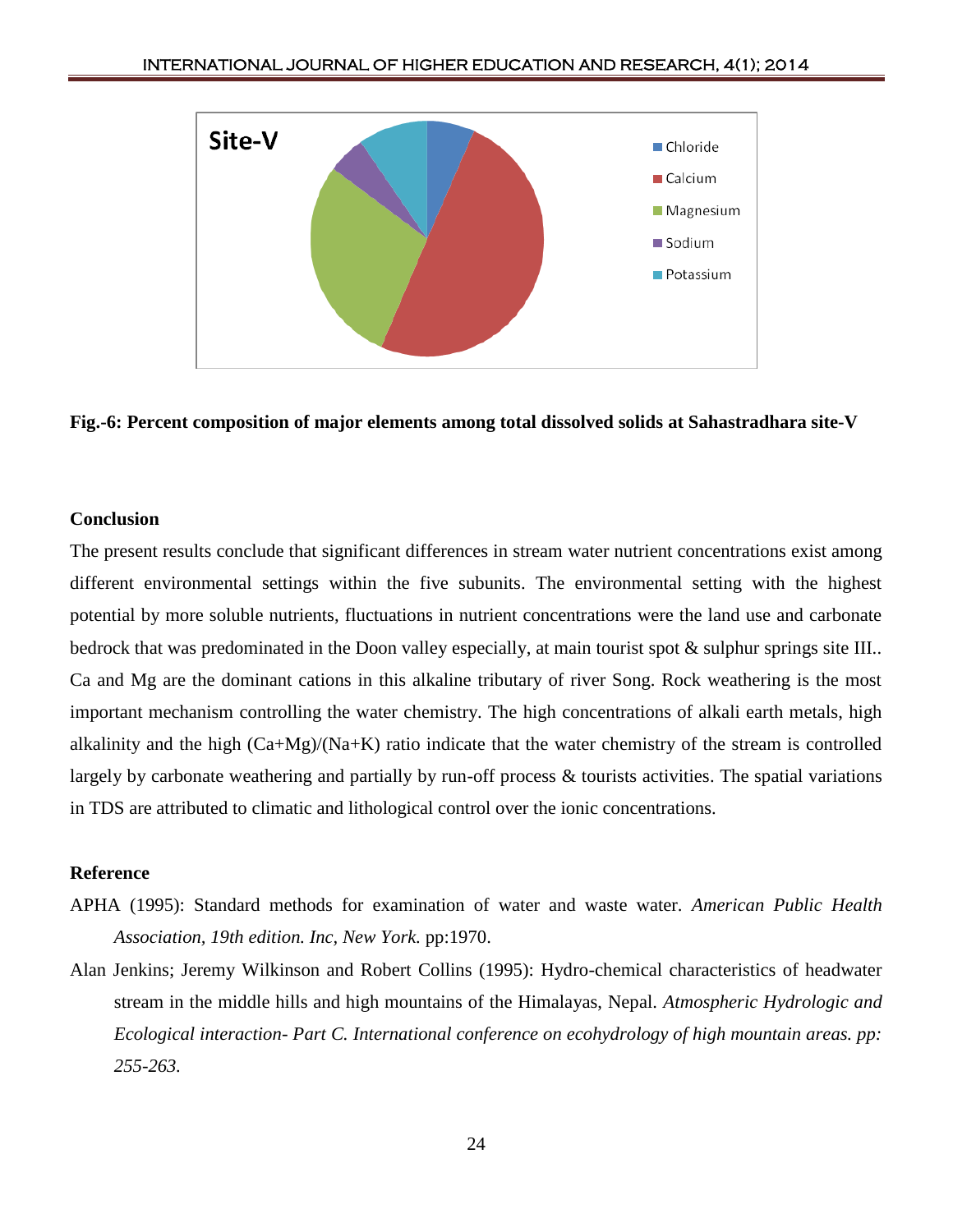- Bharti, P.K. (2004): Limnological study of Sahastradhara hill-stream, Dehradun, *M.Sc. Thesis, Gurukula Kangri University, Hardwar, India,* pp: 102.
- Bharti, P.K. (2008): Status of water quality and ecotourism enhancement in Sahastradhara stream at Dehradun. In: Third Uttarakhand State Science Congress organised by UCOST, Dehradun held on 10- 11 November, 2008 at IIT, Roorkee.
- Bharti, P.K. (2010): Sandushan- (Eutrophication), *Vigyan Pragati,* January 2010, pp: 29-31.
- Bharti, P.K. (2012a): Hill-stream Ecology, *Biotech Books*, pp: 246.
- Bharti, Pawan K. (2012b): Solid Waste and River Ecology, *Lambert Academic Publishing GmbH & Co. KG, Saarbrucken*, Germany, pp: 65.
- Bharti, P.K. and Malik, D.S. (2005a): Significance of rivers in Vedic literature, *Gurukula Shodha Bharti,* Vol- 4, pp: 217-221.
- Bharti, P.K. and Malik, D.S. (2005b): Sahastradhara Nadi ke vibhinna sthhano par machhliyon ke anukool vaas sthhano ke liye upyukt dashaayen, in proceedings of (in Hindi) National Symposium: Uttaranchal me Maatyasyki ki bhaavi sambhaavnaye' organized by department of zoology, H.N.B. Garhwal University, Srinagar on 28-29 October 2005, pp: 84-87.
- Bharti, P.K.; Malik, D. *S.* and Yadav, R. (2008): Influence of Heavy Metals on Abundance of Cyanophyceae Members in Three Spring-fed Lake in Kempty, Dehradun, *Journal of Ecology and Fisheries*, 1(1): 35-38.
- Bharti, Pawan K. (2007a): 'Where is Environmental science going in India?' *Current Science,* 92 (4): 414.
- Bharti, Pawan Kr. (2007b): 'Why are Indian standards not so strict?', *Current Science,* 93(9): 1202.
- Badola, S.P. and Singh, H.R. (1981) Hydrobiology of the river Alaknanda of Garhwal Himalaya. *Indian J. Ecol*., 8(2): 269-276.
- Berndtsson, R. (1990): Transport and sedimentation of pollutants in a river reach: A chemical mass balance approach. *Wat. Resour. Res.* 26(7): 1549-1558.
- Bond, H. B. (1979): Nutrient concentrations patterns in a stream draining a montane ecosystem in Utah. *Ecology.* 60(6): 1184-1196.
- Cameron, E. M. (1996): Hydrogeo-chemistry of the Fraser River British Columbia: Seasonal variation in major and minor components. *J. Hydrol.* 182(1-4): 209-255.
- Chopra, A. K. and Patrick, N. J. (1994): Effect of domestic sewage on self-purification of Ganga water at Rishikesh. *A. Bio. Science.* 13(11): 75-82.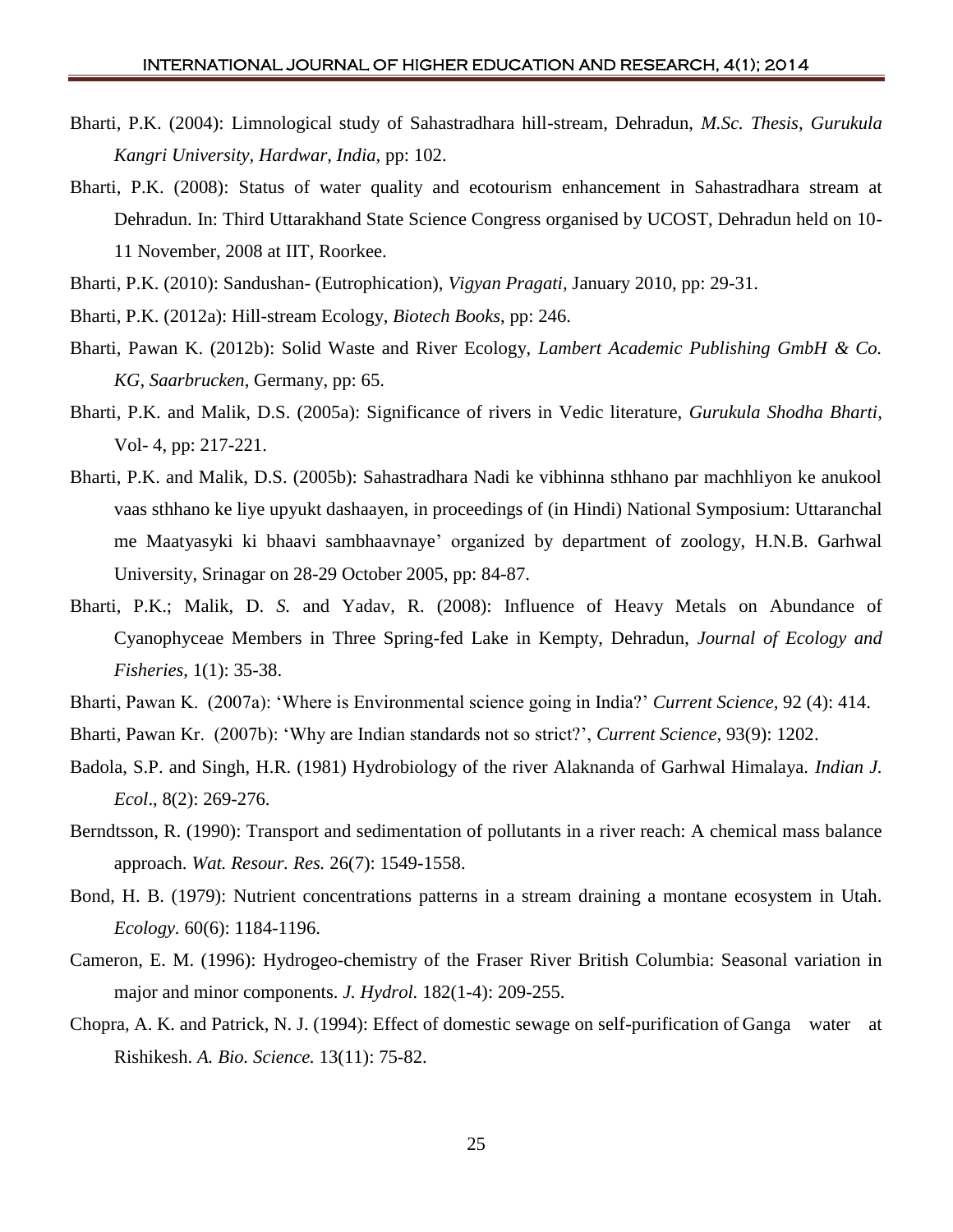- Hussain, S. I.; Subramanian, V. and Dhanpal, K. (1989): Chemical characteristics of meltwaters from a Himalaya glacier, India. *J. Hydrol.* 106: 98-106.
- Hynes, H.B.N. (1970). The ecology of running waters. *Liverpool University Press, Liverpool, 4th impression*: 1-555.
- Jenkins, A., Sloan W.T. & Cosby, B.J. (1995) Stream chemistry is the middle hills and high mountain of the Himalaya, Nepal. *Journal of Hydrology.* Vol-166, No-1-4: 61-79.
- Khanna, D.R and Singh. R.K. (2000). Seasonal fluctuations in the plankton of Suswa River at Raiwala Dehradun. *Env. Conservations J.* 1(2 & 3): 89-92.
- Malik, D. *S.* and Bharti, P.K. (2005a): Nutrient dynamics in Rhithron zone of Shivalik Himalayan stream Sahastradhara, Dehradun (Uttaranchal), *Env. Cons. J.* 6 (2): 63-68.
- Malik, D. *S.* and Bharti, P.K. (2005b): Fluctuation in planktonic population of Sahastradhara hill-stream at Dehradun (Uttaranchal), *Aquacult.* 6 (2): 191-198.
- Malik, D. *S.* and Bharti, P.K. (2005c): Primary production efficiency of Sahstradhara hill-stream, Dehradun, *Env. Cons. J.* 6 (3): 117-121.
- Malik, D. *S.* and Bharti, P.K. (2007a): Water resources conservation in Vedas, *Gurukula Shodha Bharati,* Vol-7, pp: 231-235.
- Malik, D. S. and Bharti, P.K. (2007b): Ecology of Sahastradhara Hill-stream at Dehradun (Uttaranchal), In: 'Advances in Aquatic Ecology, Vol-I' ed. by V.B. Sakhare, *Daya Publishing House, New Delhi*, (ISBN 81-7035-483-8) pp: 1-11.
- Malik, D.S. ; Bharti, P. K.; Negi, K.S. and Yadav, R. (2009): Distribution of Metals in Water of an Artificial Lake at Mussoorie, Uttarakhand, In: 'Aquatic biology and aquaculture' edited by V.B. Sakhare, Ambajoagi, MS, *Manglam Publication, New Delhi*, pp: 77-95.
- Malik, D.S. and Bharti, P.K. (2006): Sahastradhara me Matasya vinod evam paryatan, in proceeding of national seminar on 'Meethajal matsyiki' organized by Rashtriya matsya anuvanshik sansadhan bureau, Lucknow.
- Malik, D.S.; Bharti, P. K.; Negi, K.S. and Yadav, R. (2009): Distribution of Metals in Water of an Artificial Lake at Mussoorie, Uttarakhand, In: 'Aquatic biology and aquaculture' edited by V.B. Sakhare, Ambajoagi, MS, *Manglam Publication, New Delhi*, pp: 77-95.
- Miller, C. V.; Denis, J. M.; Ator, S. W. and Brakebill, J. W. (1997): Nutrients in stream during baseflow in selected environmental settings of the Potomac river basin. *J.American Wat. Resources Association.*  33(6): 1155-1171.